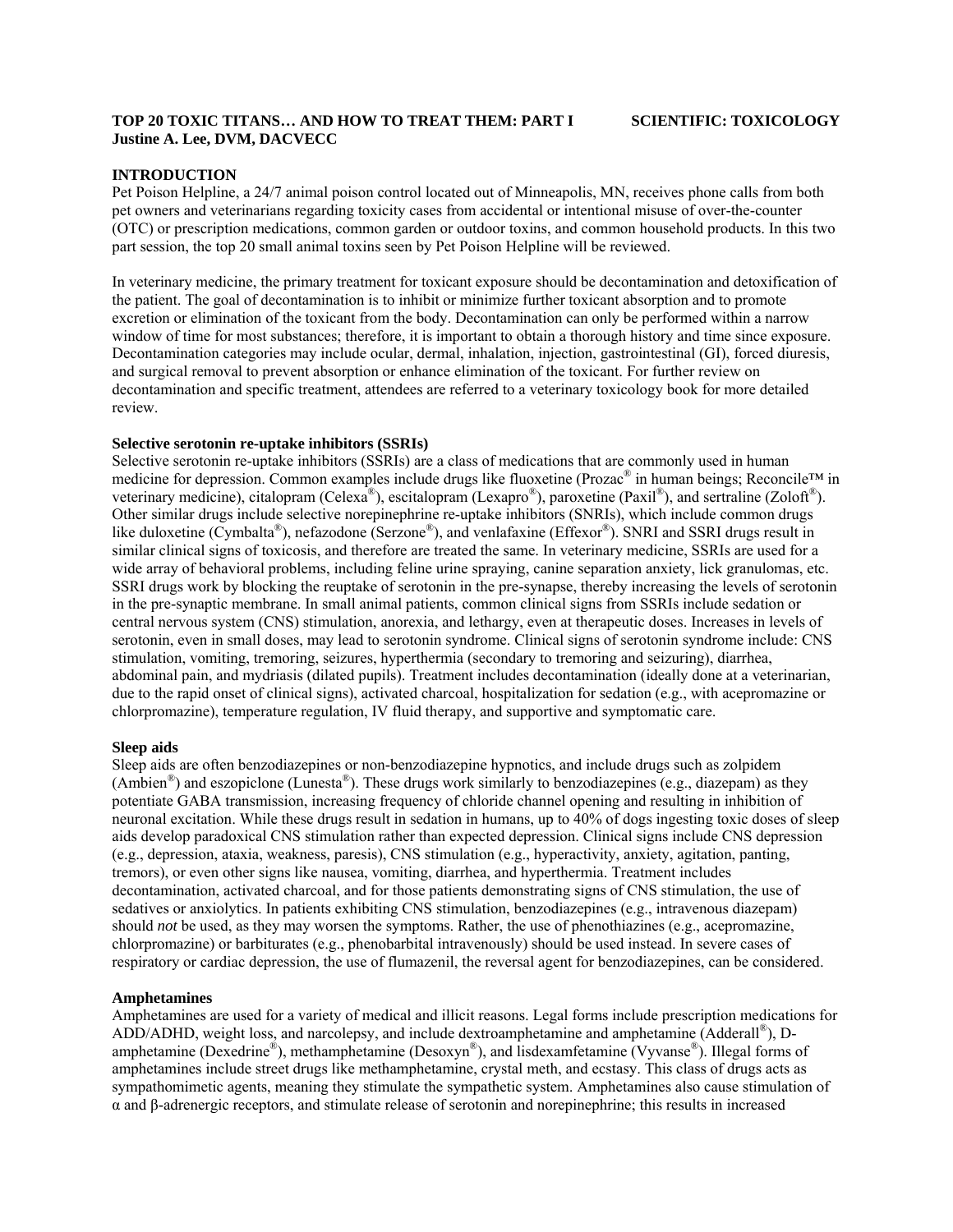catecholamine stimulation in the synapse. Amphetamines also increase release of serotonin from the presynaptic membrane, resulting in serotonin syndrome. With amphetamine toxicosis, secondary stimulation of certain body systems can result in significant clinical signs: CNS (e.g., agitation, mydriasis, tremors, seizures), cardiovascular (e.g., tachycardia, hypertension), GI (e.g., vomiting, diarrhea, hypersalivating), and respiratory (e.g., panting). The oral lethal dose is low for amphetamines, and ranges from 10-23 mg/kg. Both clinical signs and treatment for amphethamine toxicosis are similar to SSRI toxicosis, and include IV fluids, cooling measures, sedation (e.g., with acepromazine or chlorpromazine), temperature regulation, blood pressure monitoring, and symptomatic and supportive care.

# **Topical toxins**

One of the most dangerous topical toxins to be aware of is 5-fluorouracil (5-FU), which is a prescription anti-cancer medication used topically for humans with superficial basal cell carcinoma or actinic keratosis. Brand names include Efudex<sup>®</sup>, Carac<sup>®</sup>, Adrucil<sup>®</sup>, and Fluoroplex<sup>®</sup>. These drugs work by inhibiting DNA and RNA synthesis and production, and are rapidly absorbed from the gastrointestinal tract (GIT). Even tiny amounts can be very toxic, resulting in acute GI and CNS symptoms. The prognosis with ingestion is grave in cats and guarded in dogs (with a reported survival in dogs of approximately 25%). Clinical signs can often be seen within 30 minutes up to 6 hours, and death has been reported within 7 hours. Clinical signs include acute nausea, vomiting, hemorrhagic diarrhea, abdominal pain, sloughing of the GIT, ataxia, severe and non-responsive seizures, and severe dose-dependent myelosuppression affecting all cell lines (e.g., pancytopenia - leukopenia, thrombocytopenia, and anemia). A severe metabolic acidosis and evidence of multi-organ failure can be seen. Typically, decontamination is not effective due to rapid onset of clinical signs. Treatment is supportive and includes anti-convulsant therapy, anti-emetic therapy, IV fluids to maintain perfusion to both the GIT and CNS, temperature regulation, antibiotic therapy (to help prevent sepsis from severe leukopenia), monitoring of baseline blood work to evaluate bone marrow and organ function (e.g., CBC, chemistry, venous blood gas), and symptomatic and supportive care. Death typically occurs due to secondary complications such as sepsis, intracranial hemorrhage (from severe thrombocytopenia), increased intracranial pressure (from severe seizures), etc. In general, a CBC should be performed every 3-4 days for at least 18 days, as it takes up to 3 weeks before all cell lines in the bone marrow return to normal.

#### **Non-steroidal anti-inflammatory drugs (NSAIDS)**

NSAIDs are competitive inhibitors of prostaglandin synthesis (cyclooxygenase or "COX") and result in decreased prostaglandin, which is important for normal homeostatic function (including maintaining renal blood flow, maintaining mucous production in the stomach, etc.). With NSAID toxicity, the GIT, kidneys, platelets, and CNS can be affected. Cats and certain breeds of dogs (e.g., German shepherds) seem to be more sensitive to NSAIDS, and must be treated aggressively. Common OTC human NSAIDS include drugs such as Advil®, Aleve®, certain types of Motrin®, etc. Common prescription veterinary NSAIDS include carprofen, deracoxib, etogesic, previcoxib, etc. Each NSAID has a different toxic dose. For example, ibuprofen results in GIT signs at doses as low as 16-50 mg/kg, while severe GI signs may be seen at 50-100 mg/kg. Renal compromise may be seen at doses of 100-250 mg/kg (resulting in potential acute renal failure), and fatalities have been reported at doses > 300 mg/kg. This differs tremendously from Aleve<sup>®</sup> (naproxen sodium), where severe clinical signs can be seen at doses as low as 5 mg/kg. At experimental doses of 22 mg/kg orally once a day for 3 days, perforation of the GIT has been documented with naproxen. Each NSAID has a different half-life, route of excretion, and toxic dose, and an animal poison helpline should be contacted to identify what specific NSAID and toxic dose was ingested. Treatment includes decontamination, the use of activated charcoal (often multiple doses due to enterohepatic recirculation), GI protectants, aggressive IV fluid therapy (to help maintain renal blood flow), anti-emetic therapy, and symptomatic and supportive care. With high doses, anti-convulsants may also be necessary if seizures develop.

#### **Insect bait stations**

Household ant and roach bait stations are rarely toxic, as the active ingredient is often a low-concentration of abamectin (a macrocylic lactone derivative in the same family as ivermectin). Certain breeds with the MDR-1 gene mutation (now known as the ABCB1-1Δ polymorphism), including collies, Border collies, old English sheepdogs, and collie-mixed breed dogs, may be more at risk when large amounts of bait stations are ingested. Typically, the plastic on the bait station is more of a problem, as it can result in GI signs or potentially foreign body obstruction (which ingested in large amounts).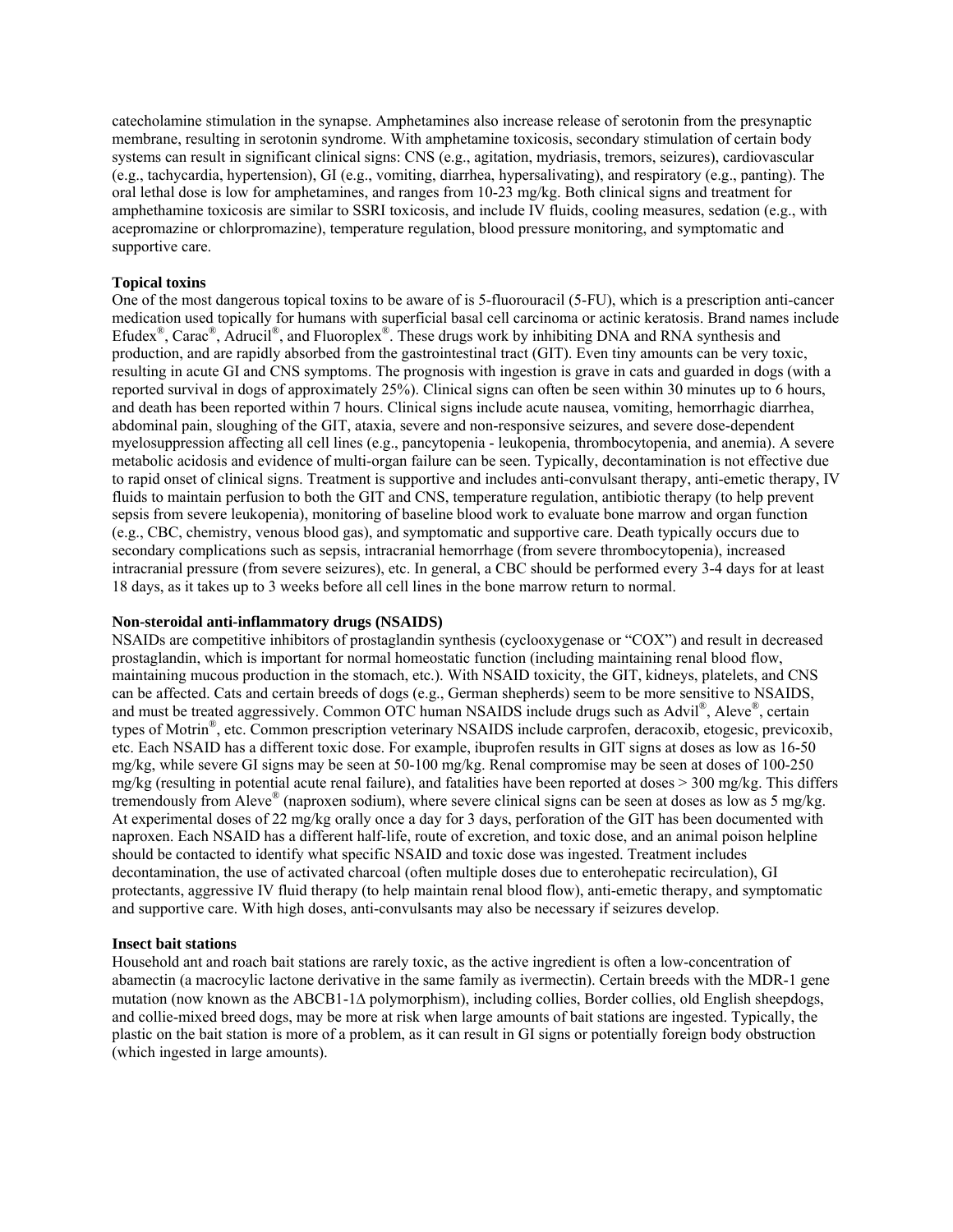### **Fertilizers**

Fertilizers generally have a wide margin of safety, and result in mild GI signs when ingested directly from the bag. Ingestion of grass that had a fertilizer applied to it previously rarely results in serious toxicosis. When appropriately applied or diluted, these chemicals typically wash into the soil after rainfall, resulting in low-risk to patients.

#### **Xylitol**

Xylitol is a natural sweetener found in small quantities in certain fruit. Xylitol has gained recent popularity because it is sugar-free, and is often found in diabetic snacks, foods, baked foods, and popular gums and candies. Sugarless gums, particularly those with xylitol listed within the first five active ingredients, can result in severe toxicosis within 15-30 minutes of ingestion. Ingestion of xylitol results in an insulin spike in non-primate species, resulting in severe hypoglycemia. As each piece of candy or gum may contain various amounts of xylitol (ranging, on average, from 0.22 grams/piece to 1.0 grams/piece), it is imperative to calculate if a toxic dose has been ingested. Unfortunately, not all sources are disclosed by the company (e.g., how many grams of xylitol may be in each piece of gum). In general, doses > 0.1 g/kg are considered toxic and result in profound, sudden hypoglycemia from insulin stimulation treatment. Treatment includes decontamination, STAT blood glucose monitoring, dextrose supplementation, and IV fluid therapy as needed. With recent ingestion, decontamination should promptly be performed, provided the patient is not demonstrating any signs of hypoglycemia. Keep in mind that activated charcoal does *not* reliably bind to xylitol, and is not routinely recommended for this toxicity. Clinical signs of xylitol toxicosis include lethargy, weakness, vomiting, collapse, anorexia, etc. A blood glucose should be checked, and if hypoglycemic, a bolus of 1 ml/kg of 50% dextrose, diluted with an additional amount of 0.9% NaCl (in a 1:3 ratio) should be given IV over 1-2 minutes. Hypoglycemic patients should then be hospitalized for IV fluids [supplemented with dextrose (2.5 to 5% dextrose, CRI, IV)] and frequent blood glucose check should be performed every 1-4 hours. Higher doses (> 0.5 g/kg) of xylitol are associated with acute hepatic necrosis. Treatment for hepatotoxic doses includes decontamination, hepatoprotectants (e.g., s-adenosylmethionine), IV fluids, dextrose supplementation, anti-emetics, and supportive care (including liver enzyme monitoring), etc.

#### **Silica gel packs**

Silica gel packs, while commonly ingested by pets, rarely result in toxicosis as they have a wide margin of safety (despite their labeling of "Do not eat"). When ingested in large amounts, they can potentially result in foreign body obstruction; however, this is generally rare. Some types may contain iron (particularly types of oxygen absorbers found in jerky or rawhide bags), which can result in iron toxicosis in small dogs or when ingested in large amounts.

#### **Rodenticides**

One of the most common mistakes seen in the field of veterinary toxicology is assuming that each green or blue rat or mouse poison is a long-acting anticoagulant (LAAC) rodenticide. Several different classes of rodenticides also exist, and are commonly mistreated with Vitamin  $K_1$  therapy inappropriately. Other types of rodenticides include bromethalin, zinc phosphide, and cholecalciferol rodenticides. *Bromethalin* works by uncoupling oxidative phosphorylation in the brain and liver mitochondria, resulting in cerebral edema (with clinical signs seen as ataxia, decreased mentation, tremors, seizures, etc.). *Phosphide* rodenticides result in the production of phosphine gas, which is toxic to humans also. When zinc phosphide combines with gastric acid (or the presence of food!), liberated phosphine gas is rapidly absorbed across gastric mucosa and distributed systemically, where it exerts its toxic effect. Clinical signs include severe GI signs (e.g., vomiting, bloat, abdominal pain, etc.), CNS signs (e.g., tremoring, seizuring), and pulmonary signs (e.g., pulmonary edema, tachypnea, etc.). More importantly, emesis – whether intentionally induced or occurring due to clinical signs - can result in poisoning to the pet owner or the veterinary professional. Clinical signs of nausea and difficulty breathing have been reported in humans exposed to secondary phosphine gas. Treatment with an antacid prior to emesis induction may help decrease the presence of phosphine gas. Also, emesis induction should always be performed in a well ventilated area (e.g., opening the car window if the patient vomits or inducing emesis outside or in a well-ventilated area). *Cholecalciferols* are the most deadly – and costly – to pets, as it results in severe hypercalcemia with secondary mineralization of the kidneys and soft tissues. This results in acute and potentially chronic renal failure, and must be treated aggressively with IV fluid therapy, calcium monitoring, and administration of steroids, diuretics, and bisphosphonates. Lastly, first and second generation *LAAC anticoagulants* result in inhibition of Vitamin K epoxide reductase, resulting in inactivation of clotting factors II, VII, IX, and X. Clinical signs and elevation in clotting factors [prothrombin (PT) or activated partial thromboplastin time (aPTT)] are not seen for 48 hours. Treatment includes decontamination, measurement of PT/PTT 48 hours post-ingestion, or prophylactic treatment with Vitamin  $K_1$  for a minimum of 4 weeks. A recheck